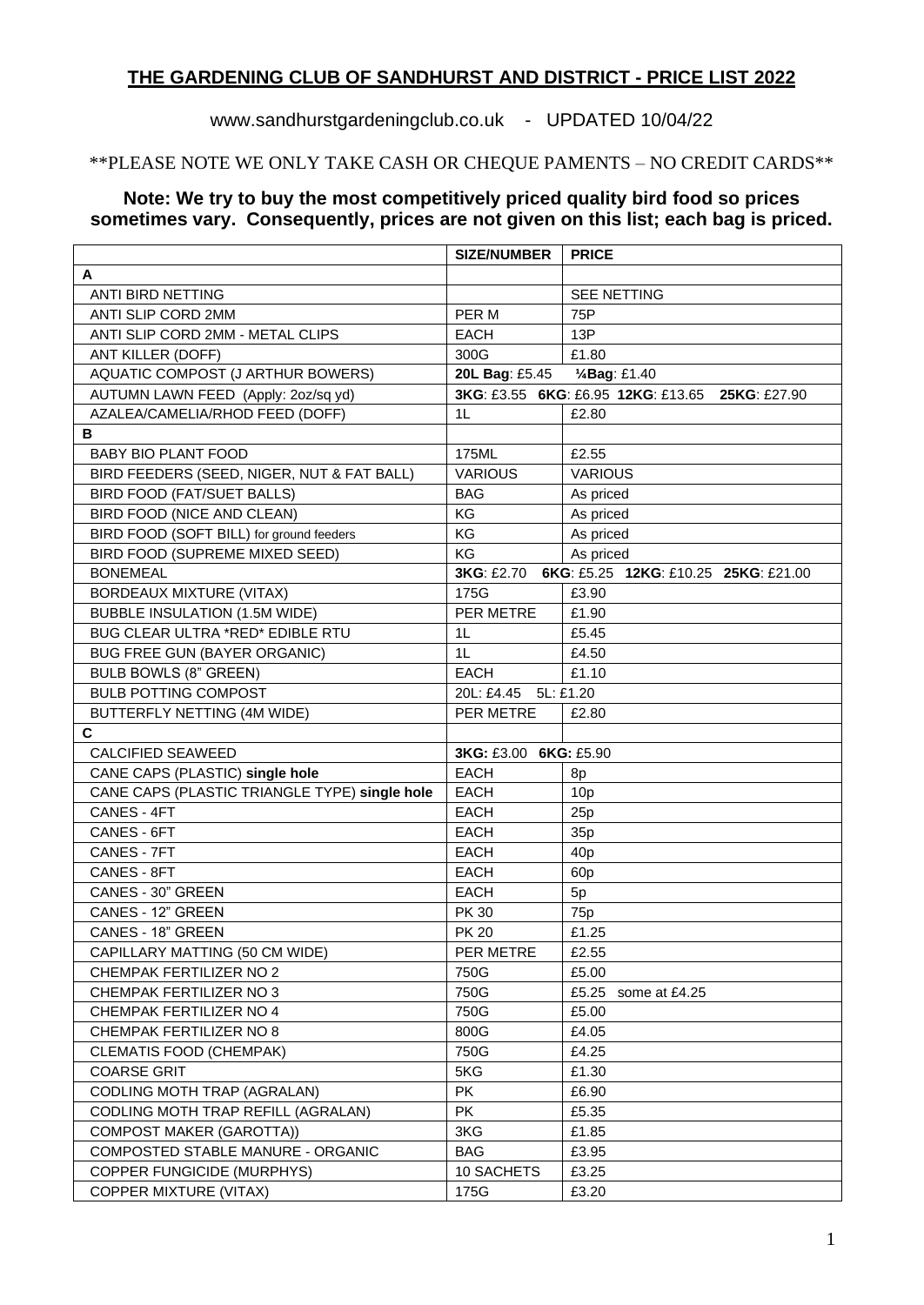|                                             | <b>SIZE/NUMBER</b>    | <b>PRICE</b>                                   |  |  |  |  |
|---------------------------------------------|-----------------------|------------------------------------------------|--|--|--|--|
| D                                           |                       |                                                |  |  |  |  |
| E                                           |                       |                                                |  |  |  |  |
| ENVIROMESH (2.1m WIDE)                      | PER METRE             | £2.30                                          |  |  |  |  |
| ERICACEOUS COMPOST (CLOVER)                 | 40L                   | £5.15                                          |  |  |  |  |
| ERICACEOUS COMPOST (WESTLAND)               | 60L                   | £6.90                                          |  |  |  |  |
| ERICACEOUS PLANT FOOD (see Azalea feed)     | 1 <sub>L</sub>        | £2.80                                          |  |  |  |  |
| F                                           |                       |                                                |  |  |  |  |
| <b>FAT/SUET BALLS</b>                       | <b>EACH</b>           | As priced                                      |  |  |  |  |
| FISH, BLOOD & BONE                          |                       | 3KG: £2.35 6KG: £4.55 12KG: £8.95 25KG: £18.30 |  |  |  |  |
| FLEECE 2M WIDE 17GSM                        | M                     | 30 <sub>p</sub>                                |  |  |  |  |
| FLEECE 1.6M WIDE 30GSM                      | M                     | £1.00                                          |  |  |  |  |
| FLOWER & VEGETABLE FERTILIZER               | 3KG                   | £4.15                                          |  |  |  |  |
| FUCHSIA FOOD (CHEMPAK)                      | 800G                  | £3.90                                          |  |  |  |  |
| FUNGUS CLEAR ULTRA GUN RTU (SCOTTS)         | 1L                    | £5.70                                          |  |  |  |  |
| G                                           |                       |                                                |  |  |  |  |
| <b>GAROTTA</b>                              | 3KG                   | £1.85                                          |  |  |  |  |
| GLYPHOSATE/ADVANCED GUN (DOFF)              | 1 <sub>L</sub>        | £3.00                                          |  |  |  |  |
| <b>GLYPHOSATE SUPERSTRENGTH (BAYER)</b>     | <b>SACHET</b>         | £1.25                                          |  |  |  |  |
| GLOVES (for ladies and men)                 | <b>VARIOUS</b>        | FROM ABOUT £0.90                               |  |  |  |  |
| <b>GRASS SEED WITHOUT RYE GRASS</b>         | 500G                  | £2.75                                          |  |  |  |  |
| <b>GRASS SEED WITH RYE GRASS</b>            | 500G                  | £2.60                                          |  |  |  |  |
| <b>GRAVEL</b>                               | 5KG                   | £1.30<br>$(20kg$ bag £5)                       |  |  |  |  |
| GRAVEL TRAY (56 x 40 x 4cm)                 | <b>EACH</b>           | £4.75                                          |  |  |  |  |
| GRAVEL TRAY SQUARE (60 x 60 x 7cm)          | <b>EACH</b>           | £5.95                                          |  |  |  |  |
| GRAVEL TRAY JUMBO (117 x 40 x 4 cm)         | <b>EACH</b>           | £8.60                                          |  |  |  |  |
| <b>GREASE BANDS (SOLABIOL)</b>              | <b>PACK</b>           | £5.75                                          |  |  |  |  |
| GROUND COVER MATERIAL (MY-PEX, 1M WIDE)     | PER METRE             | £0.70                                          |  |  |  |  |
| GROUND COVER MATERIAL (MY-PEX, 2M WIDE)     | PER METRE             | £1.35                                          |  |  |  |  |
| GROUND COVER (BLACK NON-WOVEN, 1.5m WIDE)   | PER METRE             | £0.65                                          |  |  |  |  |
| <b>GROUND COVER STAPLES (METAL)</b>         | <b>EACH</b>           | 25p                                            |  |  |  |  |
| <b>GROUND COVER PEGS (PLASTIC)</b>          | <b>EACH</b>           | 15p                                            |  |  |  |  |
| <b>GROWBAGS ERIN SUPER SIZE</b>             | 35L                   | £3.85                                          |  |  |  |  |
| <b>GROWBAGS NEW HORIZON TOMATO PLANTER</b>  | PEAT FREE             | £5.60                                          |  |  |  |  |
| <b>GROWMORE</b>                             | 3KG: £3.95 6KG: £7.70 | 12KG: £15.15<br>25KG: £31.00                   |  |  |  |  |
| н                                           |                       |                                                |  |  |  |  |
| HANGING BASKET 12" WIRE FLAT BOTTOM         | <b>EACH</b>           | £1.80                                          |  |  |  |  |
| <b>HANGING BASKET 14" WIRE</b>              | <b>EACH</b>           | £1.75                                          |  |  |  |  |
| HANGING BASKET 12" WIRE BLACK RATTAN        | <b>EACH</b>           | £1.40                                          |  |  |  |  |
| HANGING BASKET 14" WIRE BLACK RATTAN        | <b>EACH</b>           | £2.25                                          |  |  |  |  |
| <b>HANGING BASKET LINER 12"</b>             | <b>EACH</b>           | 55p                                            |  |  |  |  |
| <b>HANGING BASKET LINER 14"</b>             | <b>EACH</b>           | 85p some at 65p                                |  |  |  |  |
| <b>HAND SPRAY 1L</b>                        | <b>EACH</b>           | £2.00                                          |  |  |  |  |
| HONEY (LOCALLY PRODUCED)                    | 454G                  | £5.10                                          |  |  |  |  |
| <b>HOOF &amp; HORN</b>                      | 3KG                   | £4.00                                          |  |  |  |  |
| <b>HOOKS 6" STEEL</b>                       | EACH                  | 35p                                            |  |  |  |  |
| HORMONE ROOTING POWDER (see Rooting powder) |                       |                                                |  |  |  |  |
| HYDRANGEA COLOURANT (VITAX)                 | 250G                  | £2.30                                          |  |  |  |  |
| п                                           |                       |                                                |  |  |  |  |
| J                                           |                       |                                                |  |  |  |  |
| <b>JEYES FLUID</b>                          | 300ML                 | £5.85                                          |  |  |  |  |
| JIFFY 7 PELLETS 41mm                        | EACH                  | 8p each or 10 for 75p                          |  |  |  |  |
| JIFFY FIBRE POT - PEAT FREE 8CM             | <b>PER 10</b>         | £1.00                                          |  |  |  |  |
| JOB DONE GENERAL PURPOSE WEEDKILLER RTU     | 1 <sub>L</sub>        | £4.35                                          |  |  |  |  |
| JOB DONE PATH WEEDKILLER RTU                | 1L                    | £4.40                                          |  |  |  |  |
| JOHN INNES - NO 1                           | 25L                   | £4.40                                          |  |  |  |  |
| JOHN INNES - NO 2                           | 25L                   | £4.40                                          |  |  |  |  |
| JOHN INNES - NO 3                           | 25L                   | £4.40                                          |  |  |  |  |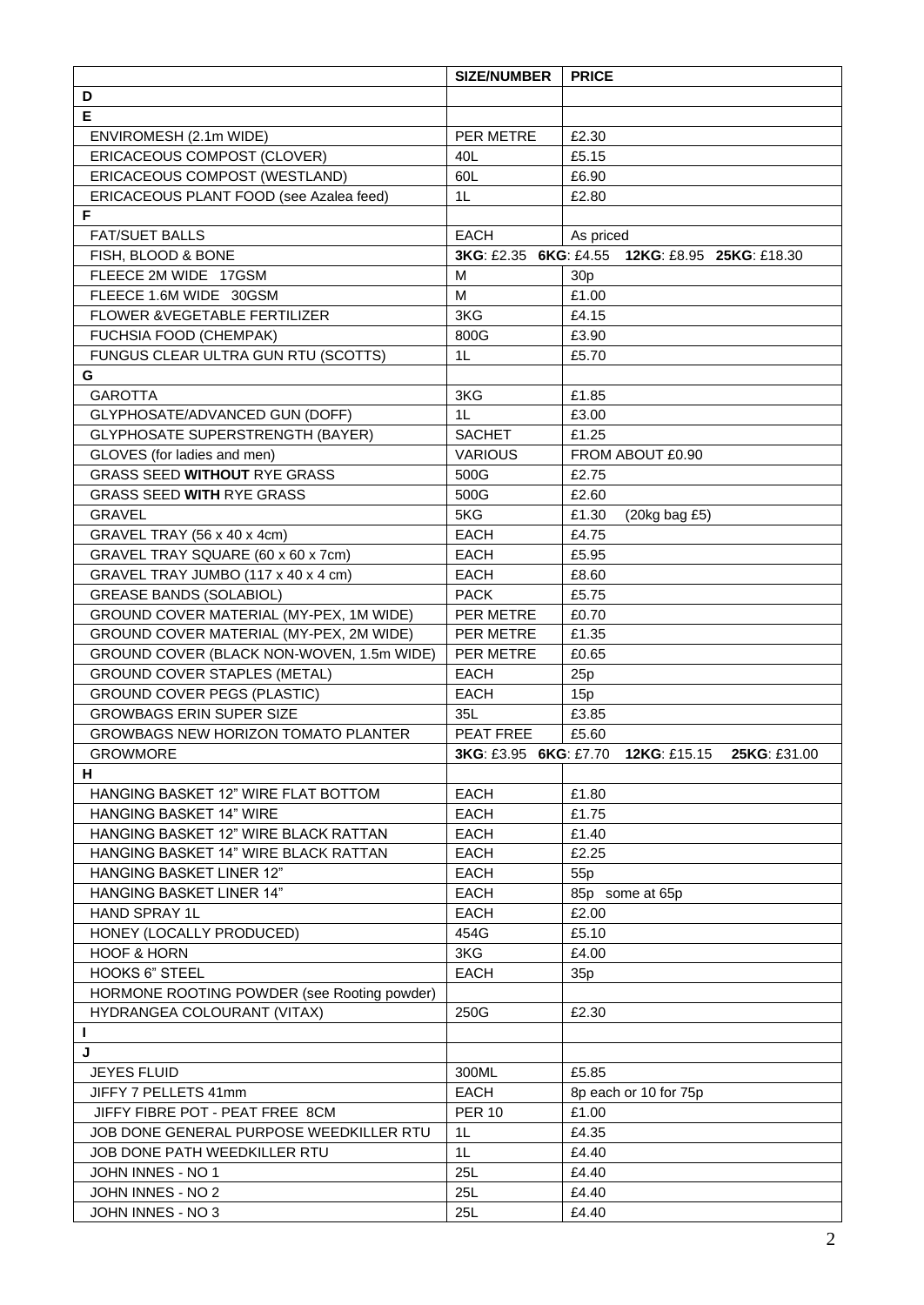|                                             | <b>SIZE/NUMBER</b>    | <b>PRICE</b>                                     |  |  |  |  |
|---------------------------------------------|-----------------------|--------------------------------------------------|--|--|--|--|
| JOHN INNES - ERICACEOUS                     | 35L                   | £5.50                                            |  |  |  |  |
| <b>JOHN INNES - SEED</b>                    | 25L                   | £4.40                                            |  |  |  |  |
| Κ                                           |                       |                                                  |  |  |  |  |
| <b>KEISERITE</b>                            | 3 KG                  | £2.85                                            |  |  |  |  |
| L                                           |                       |                                                  |  |  |  |  |
| LIQUID SEAWEED CONCENTRATE (DOFF)           | 1L                    | £3.70 some at £2.80                              |  |  |  |  |
| LABELS 4" WHITE PLASTIC                     | <b>PK OF 10</b>       | £0.10                                            |  |  |  |  |
| LABELS 6" WHITE PLASTIC                     | <b>PK OF 10</b>       | £0.15                                            |  |  |  |  |
| LAWN FEED LIQUID ALL YEAR (DOFF)            | 1 <sup>L</sup>        | £3.00                                            |  |  |  |  |
| LAWN WEED FEED & MOSS KILLER (Elliots)      |                       | 3KG: £5.15 6KG: £10.10 12KG: £19.85 20KG: £32.45 |  |  |  |  |
| LAWN SPRING/SUMMER FEED                     | 3KG: £3.40 6KG: £6.60 | 12KG: £12.95 25KG: £26.50                        |  |  |  |  |
| LAWN WEEDKILLER (BAYER RTU)                 | 750ML                 | £4.00                                            |  |  |  |  |
| LAWN WEEDKILLER (WEEDOL GUN RTU)            | 800ML                 | £4.75                                            |  |  |  |  |
| LAWN RAKE (METAL ADJUSTABLE)                | <b>EACH</b>           | £9.10                                            |  |  |  |  |
| <b>LIME</b>                                 | 25KG                  | £7.50                                            |  |  |  |  |
| LIME (Vitax)                                | 3KG                   | £3.50                                            |  |  |  |  |
| М                                           |                       |                                                  |  |  |  |  |
| MAXICROP ORIGINAL SEAWEED EXTRACT           |                       | 1L: £8.95 some at £7.60 2.5L: £15.50             |  |  |  |  |
| MAXICROP MOSS KILLER & LAWN TONIC           | 1 <sub>L</sub>        | £7.90                                            |  |  |  |  |
| MIRACLE GRO ALL PURPOSE LIQUID FEED         | 1L                    | £4.10                                            |  |  |  |  |
| MULTICOTE 6 SLOW RELEASE FERTILIZER         | KG                    | £4.20                                            |  |  |  |  |
| MULTI-PURPOSE COMPOST+JOHN INNES - WESTLAND | 50L                   | £6.80                                            |  |  |  |  |
| MULTI-PURPOSE COMPOST (CLOVER)              | 40L: £4.15 60L: £7.30 |                                                  |  |  |  |  |
| M-P COMPOST (EVERGREEN)                     | 60L                   | £5.50                                            |  |  |  |  |
| M-P COMPOST (FOREMOST PEAT REDUCED)         | 60L                   | £5.50*<br>* while stocks last                    |  |  |  |  |
| MULTI-PURPOSE COMPOST MELCOURT PEAT FREE    | 50L                   | £7.80                                            |  |  |  |  |
| MULTI-PURPOSE COMPOST HORIZON PEAT FREE     | 50L                   | £6.90                                            |  |  |  |  |
| MULTI-PURPOSE COMPOST SYLVAGRO PEAT FREE    | 50L                   | £8.25                                            |  |  |  |  |
| N                                           |                       |                                                  |  |  |  |  |
| NETTING - FRUIT CAGE 4M WIDE / 20MM MESH    | м                     | £1.90                                            |  |  |  |  |
| <b>NITROCHALK</b>                           | <b>3KG BAG</b>        | £4.25                                            |  |  |  |  |
| O                                           |                       |                                                  |  |  |  |  |
| P                                           |                       |                                                  |  |  |  |  |
| <b>PATHCLEAR TUBES</b>                      | <b>TUBE</b>           | £1.15                                            |  |  |  |  |
| PATHCLEAR SEE WEEDOL                        |                       |                                                  |  |  |  |  |
| PATH WEEDKILLER - SEE JOB DONE              |                       |                                                  |  |  |  |  |
| PATH & PATIO CLEANER (BAYER)                | 2.5L                  | £6.45                                            |  |  |  |  |
| PEA & BEAN NETTING                          | 4M X 2M               | £3.00                                            |  |  |  |  |
| <b>PEANUTS</b>                              | KG                    | As priced                                        |  |  |  |  |
| PELLETED CHICKEN MANURE (ORGANIC)           | KG                    | £0.75                                            |  |  |  |  |
| PENS ARTLINE No 250 FINE                    | <b>EACH</b>           | £1.75                                            |  |  |  |  |
| PENS FINE SHARPIE                           | <b>EACH</b>           | £1.75                                            |  |  |  |  |
| PENS ARTLINE GARDEN MARKER THIN/THICK       | <b>EACH</b>           | £2.15                                            |  |  |  |  |
| PERLITE (FINE & STANDARD)                   | 5L: £0.80             | 100L: £15.30                                     |  |  |  |  |
| PLANT INVIGORATOR                           | 250ML                 | £7.75                                            |  |  |  |  |
| PLANT LABELS 4" PLASTIC                     | <b>PK OF 10</b>       | 10 <sub>p</sub>                                  |  |  |  |  |
| PLANT LABELS 6" PLASTIC                     | <b>PK OF 10</b>       | 15p                                              |  |  |  |  |
| PLANT SAUCERS (7" & 8")                     | <b>EACH</b>           | 55 <sub>p</sub>                                  |  |  |  |  |
| PLANT SAUCERS - BAMBOO (8") - GREEN         | <b>EACH</b>           | £2.05                                            |  |  |  |  |
| PLANT SAUCERS - BAMBOO (8") - TERRACOTTA    | <b>EACH</b>           | £1.70                                            |  |  |  |  |
| PLANT SAUCERS (12.5")                       | EACH                  | £1.65                                            |  |  |  |  |
| PLANT SAUCERS (37CM BLACK)                  | EACH                  | £1.85                                            |  |  |  |  |
| PLANT SAUCERS (32CM TERRACOTTA)             | <b>EACH</b>           | £1.50                                            |  |  |  |  |
| PLANT SAUCERS (43CM TERRACOTTA)             | <b>EACH</b>           | £2.75                                            |  |  |  |  |
| PLANT SUPPORT RINGS 10"                     | <b>EACH</b>           | £0.45                                            |  |  |  |  |
| PLUM FRUIT MOTH TRAP (AGRALAN)              | PK.                   | £6.00                                            |  |  |  |  |
| PLUM FRUIT MOTH TRAP REFILL (AGRALAN)       | <b>PK</b>             | £6.10                                            |  |  |  |  |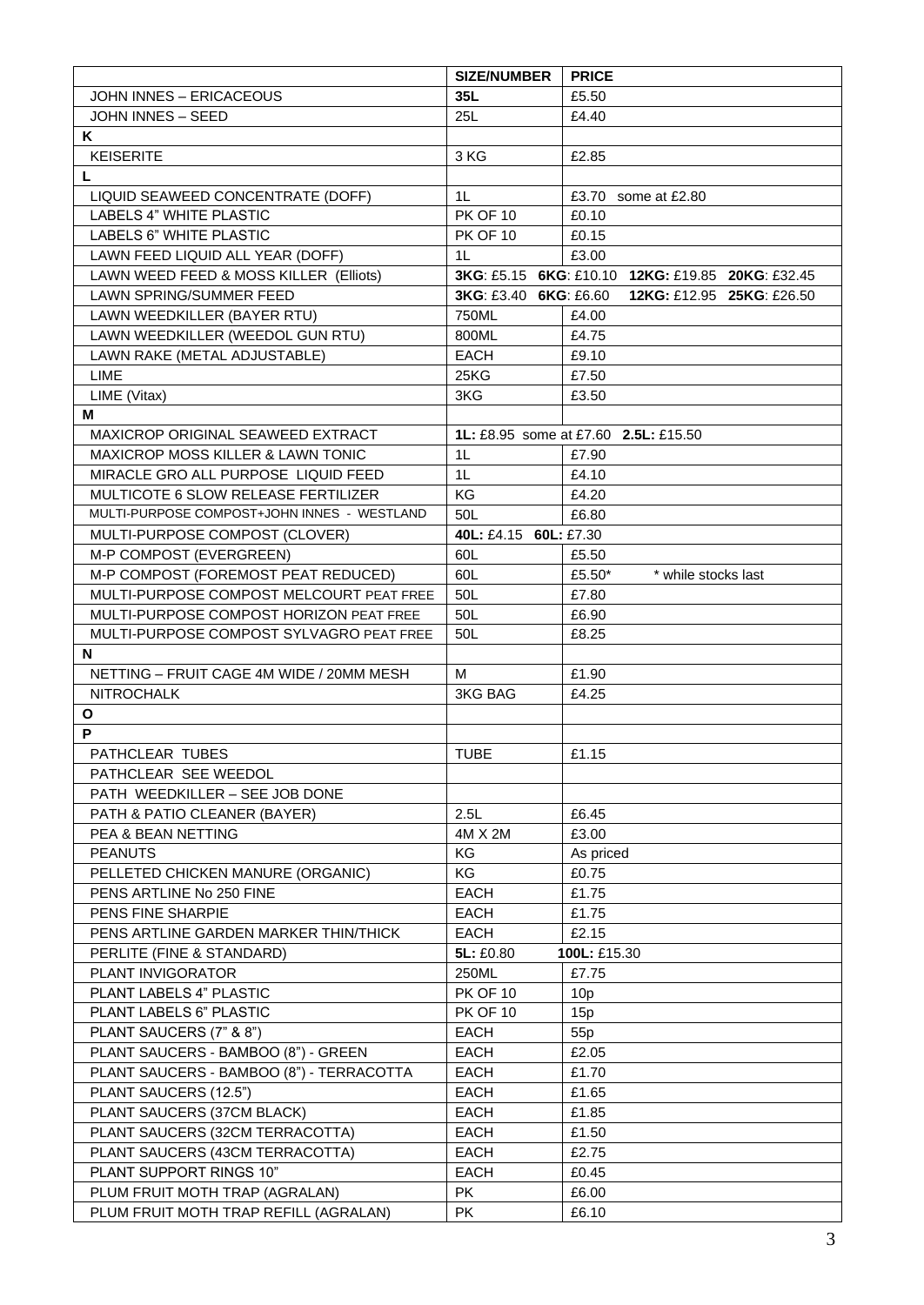| POLY POT 17L (10.5" x 19 "x 16")<br><b>EACH</b><br>45 <sub>p</sub><br>POTATO NETS 6KG<br>EACH<br>30 <sub>p</sub><br><b>POTS (2")</b><br>£0.05<br><b>EACH</b><br>POTS (5"/13CM) BLACK/TERRACOTTA<br><b>EACH</b><br>£0.35<br><b>POTS (8")</b><br><b>EACH</b><br>£0.75<br>POTS (9")<br>£1.55<br><b>EACH</b><br>POTS (10")<br><b>EACH</b><br>£1.65<br>POTS (SQUARE FP7)<br><b>PER 10</b><br>£0.35<br>POTTING GRIT<br>5KG<br>£1.30<br>$(20kg$ bag £5)<br>PROPAGATOR LIDS FOR SEED TRAYS<br><b>EACH</b><br>£1.00<br>PROPAGATOR LIDS FOR HALF SEED TRAYS<br><b>EACH</b><br>£0.55<br>PROPAGATOR SET 1/2 seed tray, base & lid<br><b>SET</b><br>£3.30<br>PY POWDER INSECT KILLER (VITAX)<br>£2.65<br>175G<br>R<br>1L<br>RESOLVA 24H WEEDKILLER RTU<br>£4.40<br>ROOTING POWDER (VITAX)<br>50G<br>£1.65<br>ROOTMORE Q4<br>250G<br>£6.50<br>ROOT TRAINERS (32 CELLS, TRAY & LID)<br>PER SET<br>£6.60<br>32 cells only £4.20; lid £1.20; tray £1.20<br>ROSE FOOD<br>3KG: £3.10 6KG: £6.00 12KG: £11.80 25KG: £24.10<br>1 <sub>L</sub><br>£5.60 some at £5.30<br>ROSECLEAR ULTRA GUN<br>ROSECLEAR ULTRA CONCENTRATE<br>200ML<br>£8.85 some at £8.15<br>ROT PROOF TIES (NETLON) 125MM<br><b>PK70</b><br>£1.95<br>ROUNDUP OPTIMA (SCOTTS)<br>140ML<br>£8.35<br>S<br>SAND - POTTING MAGNUM<br>5KG<br>£1.30<br>$(20kg$ bag: £5)<br><b>SAUCERS</b><br>SEE PLANT SAUCERS<br><b>SBK TOUGH WEEDKILLER</b><br>250ML<br>£6.85<br><b>SCOOPS</b><br><b>EACH</b><br>£2.25<br>SEAWEED LIQUID (DOFF)<br>1 <sub>L</sub><br>£3.70 some at £2.80<br>SEED TRAY INSERTS 15, 24 or 40 CELLS (BLACK)<br><b>EACH</b><br>£0.25<br>SEED TRAY INSERTS 24 CELLS (GREEN)<br>EACH<br>£0.50<br>PK OF 5: £2.40<br>SEED TRAYS (HALF SIZE) THIN BLACK<br>EACH<br>20p<br>SEED TRAYS (FULL SIZE) THIN BLACK<br><b>EACH</b><br>35p<br>SEED TRAYS (FULL SIZE) GREEN RIGID PLASTIC<br><b>EACH</b><br>£1.35<br><b>EACH</b><br>£1.10<br>SEED TRAYS (FULL SIZE) BLACK RIGID PLASTIC<br>SEED TRAYS (HALF SIZE) BLACK RIGID PLASTIC<br><b>EACH</b><br>75 <sub>p</sub><br><b>EACH</b><br>£1.10<br>SEED TRAYS (BLACK PLASTIC, NO HOLES) 37x22x6cm<br><b>EACH</b><br>SEED TRAYS (BLACK PLASTIC, NO HOLES) 1/2 tray<br>75p<br>PK 5 X 15G<br>SEQUESTED IRON TONIC (DOFF)<br>£3.65 (SINGLE SACHET 75P)<br>5KG<br>SHARP SAND<br>£1.30 (20kg bag £5)<br>£1.30<br>5KG<br><b>SILVER SAND</b><br>1L<br>SLUG DEFENCE GEL (DOFF ORGANIC)<br>£2.60<br>SLUG AND SNAIL (DOFF)<br>£2.40<br>400G<br>SLUG KILLER (DOFF SUPER FERRIC)<br>250G<br>£2.40<br>SLUG KILLER (DOFF POWER UP)<br>650G<br>£4.85<br>SLUG KILLER (Growing Success for Organic Use,<br>500G<br>£6.40<br>Pet & Wildlife friendly<br>+15%FREE<br>SLUG COPPER TAPE (DOFF)<br>£3.55<br>4M<br>STRING NUTSCENE GREENTWIST No 2E 2PLY<br>100M<br>£1.90<br>STRING NUTSCENE 3PLY NATURAL ECONOMY<br>110M<br>£2.55 some at £1.60<br>STRING NUTSCENE 3PLY NATURAL BIG VALUE<br>220M<br>£2.80<br>STRING NUTSCENE NATURAL 3PLY<br>£4.10<br>300M<br>STRING NUTSCENE NATURAL FILLIS 4PLY<br>500G<br>£3.85<br>STRING NUTSCENE GREEN JUTE 3PLY<br>500G<br>£4.10<br>£3.45<br>STRING NATURAL 5PLY<br>150M<br>STRING NUTSCENE POLYTWINE GREEN<br>100M<br>£1.70 | <b>SIZE/NUMBER</b> | <b>PRICE</b> |
|-----------------------------------------------------------------------------------------------------------------------------------------------------------------------------------------------------------------------------------------------------------------------------------------------------------------------------------------------------------------------------------------------------------------------------------------------------------------------------------------------------------------------------------------------------------------------------------------------------------------------------------------------------------------------------------------------------------------------------------------------------------------------------------------------------------------------------------------------------------------------------------------------------------------------------------------------------------------------------------------------------------------------------------------------------------------------------------------------------------------------------------------------------------------------------------------------------------------------------------------------------------------------------------------------------------------------------------------------------------------------------------------------------------------------------------------------------------------------------------------------------------------------------------------------------------------------------------------------------------------------------------------------------------------------------------------------------------------------------------------------------------------------------------------------------------------------------------------------------------------------------------------------------------------------------------------------------------------------------------------------------------------------------------------------------------------------------------------------------------------------------------------------------------------------------------------------------------------------------------------------------------------------------------------------------------------------------------------------------------------------------------------------------------------------------------------------------------------------------------------------------------------------------------------------------------------------------------------------------------------------------------------------------------------------------------------------------------------------------------------------------------------------------------------------------------------------------------------------------------------------------------------------------------------------------------------------------------------------------------------------------------------------------------------------------------------------------------------------------------------------------------|--------------------|--------------|
|                                                                                                                                                                                                                                                                                                                                                                                                                                                                                                                                                                                                                                                                                                                                                                                                                                                                                                                                                                                                                                                                                                                                                                                                                                                                                                                                                                                                                                                                                                                                                                                                                                                                                                                                                                                                                                                                                                                                                                                                                                                                                                                                                                                                                                                                                                                                                                                                                                                                                                                                                                                                                                                                                                                                                                                                                                                                                                                                                                                                                                                                                                                                   |                    |              |
|                                                                                                                                                                                                                                                                                                                                                                                                                                                                                                                                                                                                                                                                                                                                                                                                                                                                                                                                                                                                                                                                                                                                                                                                                                                                                                                                                                                                                                                                                                                                                                                                                                                                                                                                                                                                                                                                                                                                                                                                                                                                                                                                                                                                                                                                                                                                                                                                                                                                                                                                                                                                                                                                                                                                                                                                                                                                                                                                                                                                                                                                                                                                   |                    |              |
|                                                                                                                                                                                                                                                                                                                                                                                                                                                                                                                                                                                                                                                                                                                                                                                                                                                                                                                                                                                                                                                                                                                                                                                                                                                                                                                                                                                                                                                                                                                                                                                                                                                                                                                                                                                                                                                                                                                                                                                                                                                                                                                                                                                                                                                                                                                                                                                                                                                                                                                                                                                                                                                                                                                                                                                                                                                                                                                                                                                                                                                                                                                                   |                    |              |
|                                                                                                                                                                                                                                                                                                                                                                                                                                                                                                                                                                                                                                                                                                                                                                                                                                                                                                                                                                                                                                                                                                                                                                                                                                                                                                                                                                                                                                                                                                                                                                                                                                                                                                                                                                                                                                                                                                                                                                                                                                                                                                                                                                                                                                                                                                                                                                                                                                                                                                                                                                                                                                                                                                                                                                                                                                                                                                                                                                                                                                                                                                                                   |                    |              |
|                                                                                                                                                                                                                                                                                                                                                                                                                                                                                                                                                                                                                                                                                                                                                                                                                                                                                                                                                                                                                                                                                                                                                                                                                                                                                                                                                                                                                                                                                                                                                                                                                                                                                                                                                                                                                                                                                                                                                                                                                                                                                                                                                                                                                                                                                                                                                                                                                                                                                                                                                                                                                                                                                                                                                                                                                                                                                                                                                                                                                                                                                                                                   |                    |              |
|                                                                                                                                                                                                                                                                                                                                                                                                                                                                                                                                                                                                                                                                                                                                                                                                                                                                                                                                                                                                                                                                                                                                                                                                                                                                                                                                                                                                                                                                                                                                                                                                                                                                                                                                                                                                                                                                                                                                                                                                                                                                                                                                                                                                                                                                                                                                                                                                                                                                                                                                                                                                                                                                                                                                                                                                                                                                                                                                                                                                                                                                                                                                   |                    |              |
|                                                                                                                                                                                                                                                                                                                                                                                                                                                                                                                                                                                                                                                                                                                                                                                                                                                                                                                                                                                                                                                                                                                                                                                                                                                                                                                                                                                                                                                                                                                                                                                                                                                                                                                                                                                                                                                                                                                                                                                                                                                                                                                                                                                                                                                                                                                                                                                                                                                                                                                                                                                                                                                                                                                                                                                                                                                                                                                                                                                                                                                                                                                                   |                    |              |
|                                                                                                                                                                                                                                                                                                                                                                                                                                                                                                                                                                                                                                                                                                                                                                                                                                                                                                                                                                                                                                                                                                                                                                                                                                                                                                                                                                                                                                                                                                                                                                                                                                                                                                                                                                                                                                                                                                                                                                                                                                                                                                                                                                                                                                                                                                                                                                                                                                                                                                                                                                                                                                                                                                                                                                                                                                                                                                                                                                                                                                                                                                                                   |                    |              |
|                                                                                                                                                                                                                                                                                                                                                                                                                                                                                                                                                                                                                                                                                                                                                                                                                                                                                                                                                                                                                                                                                                                                                                                                                                                                                                                                                                                                                                                                                                                                                                                                                                                                                                                                                                                                                                                                                                                                                                                                                                                                                                                                                                                                                                                                                                                                                                                                                                                                                                                                                                                                                                                                                                                                                                                                                                                                                                                                                                                                                                                                                                                                   |                    |              |
|                                                                                                                                                                                                                                                                                                                                                                                                                                                                                                                                                                                                                                                                                                                                                                                                                                                                                                                                                                                                                                                                                                                                                                                                                                                                                                                                                                                                                                                                                                                                                                                                                                                                                                                                                                                                                                                                                                                                                                                                                                                                                                                                                                                                                                                                                                                                                                                                                                                                                                                                                                                                                                                                                                                                                                                                                                                                                                                                                                                                                                                                                                                                   |                    |              |
|                                                                                                                                                                                                                                                                                                                                                                                                                                                                                                                                                                                                                                                                                                                                                                                                                                                                                                                                                                                                                                                                                                                                                                                                                                                                                                                                                                                                                                                                                                                                                                                                                                                                                                                                                                                                                                                                                                                                                                                                                                                                                                                                                                                                                                                                                                                                                                                                                                                                                                                                                                                                                                                                                                                                                                                                                                                                                                                                                                                                                                                                                                                                   |                    |              |
|                                                                                                                                                                                                                                                                                                                                                                                                                                                                                                                                                                                                                                                                                                                                                                                                                                                                                                                                                                                                                                                                                                                                                                                                                                                                                                                                                                                                                                                                                                                                                                                                                                                                                                                                                                                                                                                                                                                                                                                                                                                                                                                                                                                                                                                                                                                                                                                                                                                                                                                                                                                                                                                                                                                                                                                                                                                                                                                                                                                                                                                                                                                                   |                    |              |
|                                                                                                                                                                                                                                                                                                                                                                                                                                                                                                                                                                                                                                                                                                                                                                                                                                                                                                                                                                                                                                                                                                                                                                                                                                                                                                                                                                                                                                                                                                                                                                                                                                                                                                                                                                                                                                                                                                                                                                                                                                                                                                                                                                                                                                                                                                                                                                                                                                                                                                                                                                                                                                                                                                                                                                                                                                                                                                                                                                                                                                                                                                                                   |                    |              |
|                                                                                                                                                                                                                                                                                                                                                                                                                                                                                                                                                                                                                                                                                                                                                                                                                                                                                                                                                                                                                                                                                                                                                                                                                                                                                                                                                                                                                                                                                                                                                                                                                                                                                                                                                                                                                                                                                                                                                                                                                                                                                                                                                                                                                                                                                                                                                                                                                                                                                                                                                                                                                                                                                                                                                                                                                                                                                                                                                                                                                                                                                                                                   |                    |              |
|                                                                                                                                                                                                                                                                                                                                                                                                                                                                                                                                                                                                                                                                                                                                                                                                                                                                                                                                                                                                                                                                                                                                                                                                                                                                                                                                                                                                                                                                                                                                                                                                                                                                                                                                                                                                                                                                                                                                                                                                                                                                                                                                                                                                                                                                                                                                                                                                                                                                                                                                                                                                                                                                                                                                                                                                                                                                                                                                                                                                                                                                                                                                   |                    |              |
|                                                                                                                                                                                                                                                                                                                                                                                                                                                                                                                                                                                                                                                                                                                                                                                                                                                                                                                                                                                                                                                                                                                                                                                                                                                                                                                                                                                                                                                                                                                                                                                                                                                                                                                                                                                                                                                                                                                                                                                                                                                                                                                                                                                                                                                                                                                                                                                                                                                                                                                                                                                                                                                                                                                                                                                                                                                                                                                                                                                                                                                                                                                                   |                    |              |
|                                                                                                                                                                                                                                                                                                                                                                                                                                                                                                                                                                                                                                                                                                                                                                                                                                                                                                                                                                                                                                                                                                                                                                                                                                                                                                                                                                                                                                                                                                                                                                                                                                                                                                                                                                                                                                                                                                                                                                                                                                                                                                                                                                                                                                                                                                                                                                                                                                                                                                                                                                                                                                                                                                                                                                                                                                                                                                                                                                                                                                                                                                                                   |                    |              |
|                                                                                                                                                                                                                                                                                                                                                                                                                                                                                                                                                                                                                                                                                                                                                                                                                                                                                                                                                                                                                                                                                                                                                                                                                                                                                                                                                                                                                                                                                                                                                                                                                                                                                                                                                                                                                                                                                                                                                                                                                                                                                                                                                                                                                                                                                                                                                                                                                                                                                                                                                                                                                                                                                                                                                                                                                                                                                                                                                                                                                                                                                                                                   |                    |              |
|                                                                                                                                                                                                                                                                                                                                                                                                                                                                                                                                                                                                                                                                                                                                                                                                                                                                                                                                                                                                                                                                                                                                                                                                                                                                                                                                                                                                                                                                                                                                                                                                                                                                                                                                                                                                                                                                                                                                                                                                                                                                                                                                                                                                                                                                                                                                                                                                                                                                                                                                                                                                                                                                                                                                                                                                                                                                                                                                                                                                                                                                                                                                   |                    |              |
|                                                                                                                                                                                                                                                                                                                                                                                                                                                                                                                                                                                                                                                                                                                                                                                                                                                                                                                                                                                                                                                                                                                                                                                                                                                                                                                                                                                                                                                                                                                                                                                                                                                                                                                                                                                                                                                                                                                                                                                                                                                                                                                                                                                                                                                                                                                                                                                                                                                                                                                                                                                                                                                                                                                                                                                                                                                                                                                                                                                                                                                                                                                                   |                    |              |
|                                                                                                                                                                                                                                                                                                                                                                                                                                                                                                                                                                                                                                                                                                                                                                                                                                                                                                                                                                                                                                                                                                                                                                                                                                                                                                                                                                                                                                                                                                                                                                                                                                                                                                                                                                                                                                                                                                                                                                                                                                                                                                                                                                                                                                                                                                                                                                                                                                                                                                                                                                                                                                                                                                                                                                                                                                                                                                                                                                                                                                                                                                                                   |                    |              |
|                                                                                                                                                                                                                                                                                                                                                                                                                                                                                                                                                                                                                                                                                                                                                                                                                                                                                                                                                                                                                                                                                                                                                                                                                                                                                                                                                                                                                                                                                                                                                                                                                                                                                                                                                                                                                                                                                                                                                                                                                                                                                                                                                                                                                                                                                                                                                                                                                                                                                                                                                                                                                                                                                                                                                                                                                                                                                                                                                                                                                                                                                                                                   |                    |              |
|                                                                                                                                                                                                                                                                                                                                                                                                                                                                                                                                                                                                                                                                                                                                                                                                                                                                                                                                                                                                                                                                                                                                                                                                                                                                                                                                                                                                                                                                                                                                                                                                                                                                                                                                                                                                                                                                                                                                                                                                                                                                                                                                                                                                                                                                                                                                                                                                                                                                                                                                                                                                                                                                                                                                                                                                                                                                                                                                                                                                                                                                                                                                   |                    |              |
|                                                                                                                                                                                                                                                                                                                                                                                                                                                                                                                                                                                                                                                                                                                                                                                                                                                                                                                                                                                                                                                                                                                                                                                                                                                                                                                                                                                                                                                                                                                                                                                                                                                                                                                                                                                                                                                                                                                                                                                                                                                                                                                                                                                                                                                                                                                                                                                                                                                                                                                                                                                                                                                                                                                                                                                                                                                                                                                                                                                                                                                                                                                                   |                    |              |
|                                                                                                                                                                                                                                                                                                                                                                                                                                                                                                                                                                                                                                                                                                                                                                                                                                                                                                                                                                                                                                                                                                                                                                                                                                                                                                                                                                                                                                                                                                                                                                                                                                                                                                                                                                                                                                                                                                                                                                                                                                                                                                                                                                                                                                                                                                                                                                                                                                                                                                                                                                                                                                                                                                                                                                                                                                                                                                                                                                                                                                                                                                                                   |                    |              |
|                                                                                                                                                                                                                                                                                                                                                                                                                                                                                                                                                                                                                                                                                                                                                                                                                                                                                                                                                                                                                                                                                                                                                                                                                                                                                                                                                                                                                                                                                                                                                                                                                                                                                                                                                                                                                                                                                                                                                                                                                                                                                                                                                                                                                                                                                                                                                                                                                                                                                                                                                                                                                                                                                                                                                                                                                                                                                                                                                                                                                                                                                                                                   |                    |              |
|                                                                                                                                                                                                                                                                                                                                                                                                                                                                                                                                                                                                                                                                                                                                                                                                                                                                                                                                                                                                                                                                                                                                                                                                                                                                                                                                                                                                                                                                                                                                                                                                                                                                                                                                                                                                                                                                                                                                                                                                                                                                                                                                                                                                                                                                                                                                                                                                                                                                                                                                                                                                                                                                                                                                                                                                                                                                                                                                                                                                                                                                                                                                   |                    |              |
|                                                                                                                                                                                                                                                                                                                                                                                                                                                                                                                                                                                                                                                                                                                                                                                                                                                                                                                                                                                                                                                                                                                                                                                                                                                                                                                                                                                                                                                                                                                                                                                                                                                                                                                                                                                                                                                                                                                                                                                                                                                                                                                                                                                                                                                                                                                                                                                                                                                                                                                                                                                                                                                                                                                                                                                                                                                                                                                                                                                                                                                                                                                                   |                    |              |
|                                                                                                                                                                                                                                                                                                                                                                                                                                                                                                                                                                                                                                                                                                                                                                                                                                                                                                                                                                                                                                                                                                                                                                                                                                                                                                                                                                                                                                                                                                                                                                                                                                                                                                                                                                                                                                                                                                                                                                                                                                                                                                                                                                                                                                                                                                                                                                                                                                                                                                                                                                                                                                                                                                                                                                                                                                                                                                                                                                                                                                                                                                                                   |                    |              |
|                                                                                                                                                                                                                                                                                                                                                                                                                                                                                                                                                                                                                                                                                                                                                                                                                                                                                                                                                                                                                                                                                                                                                                                                                                                                                                                                                                                                                                                                                                                                                                                                                                                                                                                                                                                                                                                                                                                                                                                                                                                                                                                                                                                                                                                                                                                                                                                                                                                                                                                                                                                                                                                                                                                                                                                                                                                                                                                                                                                                                                                                                                                                   |                    |              |
|                                                                                                                                                                                                                                                                                                                                                                                                                                                                                                                                                                                                                                                                                                                                                                                                                                                                                                                                                                                                                                                                                                                                                                                                                                                                                                                                                                                                                                                                                                                                                                                                                                                                                                                                                                                                                                                                                                                                                                                                                                                                                                                                                                                                                                                                                                                                                                                                                                                                                                                                                                                                                                                                                                                                                                                                                                                                                                                                                                                                                                                                                                                                   |                    |              |
|                                                                                                                                                                                                                                                                                                                                                                                                                                                                                                                                                                                                                                                                                                                                                                                                                                                                                                                                                                                                                                                                                                                                                                                                                                                                                                                                                                                                                                                                                                                                                                                                                                                                                                                                                                                                                                                                                                                                                                                                                                                                                                                                                                                                                                                                                                                                                                                                                                                                                                                                                                                                                                                                                                                                                                                                                                                                                                                                                                                                                                                                                                                                   |                    |              |
|                                                                                                                                                                                                                                                                                                                                                                                                                                                                                                                                                                                                                                                                                                                                                                                                                                                                                                                                                                                                                                                                                                                                                                                                                                                                                                                                                                                                                                                                                                                                                                                                                                                                                                                                                                                                                                                                                                                                                                                                                                                                                                                                                                                                                                                                                                                                                                                                                                                                                                                                                                                                                                                                                                                                                                                                                                                                                                                                                                                                                                                                                                                                   |                    |              |
|                                                                                                                                                                                                                                                                                                                                                                                                                                                                                                                                                                                                                                                                                                                                                                                                                                                                                                                                                                                                                                                                                                                                                                                                                                                                                                                                                                                                                                                                                                                                                                                                                                                                                                                                                                                                                                                                                                                                                                                                                                                                                                                                                                                                                                                                                                                                                                                                                                                                                                                                                                                                                                                                                                                                                                                                                                                                                                                                                                                                                                                                                                                                   |                    |              |
|                                                                                                                                                                                                                                                                                                                                                                                                                                                                                                                                                                                                                                                                                                                                                                                                                                                                                                                                                                                                                                                                                                                                                                                                                                                                                                                                                                                                                                                                                                                                                                                                                                                                                                                                                                                                                                                                                                                                                                                                                                                                                                                                                                                                                                                                                                                                                                                                                                                                                                                                                                                                                                                                                                                                                                                                                                                                                                                                                                                                                                                                                                                                   |                    |              |
|                                                                                                                                                                                                                                                                                                                                                                                                                                                                                                                                                                                                                                                                                                                                                                                                                                                                                                                                                                                                                                                                                                                                                                                                                                                                                                                                                                                                                                                                                                                                                                                                                                                                                                                                                                                                                                                                                                                                                                                                                                                                                                                                                                                                                                                                                                                                                                                                                                                                                                                                                                                                                                                                                                                                                                                                                                                                                                                                                                                                                                                                                                                                   |                    |              |
|                                                                                                                                                                                                                                                                                                                                                                                                                                                                                                                                                                                                                                                                                                                                                                                                                                                                                                                                                                                                                                                                                                                                                                                                                                                                                                                                                                                                                                                                                                                                                                                                                                                                                                                                                                                                                                                                                                                                                                                                                                                                                                                                                                                                                                                                                                                                                                                                                                                                                                                                                                                                                                                                                                                                                                                                                                                                                                                                                                                                                                                                                                                                   |                    |              |
|                                                                                                                                                                                                                                                                                                                                                                                                                                                                                                                                                                                                                                                                                                                                                                                                                                                                                                                                                                                                                                                                                                                                                                                                                                                                                                                                                                                                                                                                                                                                                                                                                                                                                                                                                                                                                                                                                                                                                                                                                                                                                                                                                                                                                                                                                                                                                                                                                                                                                                                                                                                                                                                                                                                                                                                                                                                                                                                                                                                                                                                                                                                                   |                    |              |
|                                                                                                                                                                                                                                                                                                                                                                                                                                                                                                                                                                                                                                                                                                                                                                                                                                                                                                                                                                                                                                                                                                                                                                                                                                                                                                                                                                                                                                                                                                                                                                                                                                                                                                                                                                                                                                                                                                                                                                                                                                                                                                                                                                                                                                                                                                                                                                                                                                                                                                                                                                                                                                                                                                                                                                                                                                                                                                                                                                                                                                                                                                                                   |                    |              |
|                                                                                                                                                                                                                                                                                                                                                                                                                                                                                                                                                                                                                                                                                                                                                                                                                                                                                                                                                                                                                                                                                                                                                                                                                                                                                                                                                                                                                                                                                                                                                                                                                                                                                                                                                                                                                                                                                                                                                                                                                                                                                                                                                                                                                                                                                                                                                                                                                                                                                                                                                                                                                                                                                                                                                                                                                                                                                                                                                                                                                                                                                                                                   |                    |              |
|                                                                                                                                                                                                                                                                                                                                                                                                                                                                                                                                                                                                                                                                                                                                                                                                                                                                                                                                                                                                                                                                                                                                                                                                                                                                                                                                                                                                                                                                                                                                                                                                                                                                                                                                                                                                                                                                                                                                                                                                                                                                                                                                                                                                                                                                                                                                                                                                                                                                                                                                                                                                                                                                                                                                                                                                                                                                                                                                                                                                                                                                                                                                   |                    |              |
|                                                                                                                                                                                                                                                                                                                                                                                                                                                                                                                                                                                                                                                                                                                                                                                                                                                                                                                                                                                                                                                                                                                                                                                                                                                                                                                                                                                                                                                                                                                                                                                                                                                                                                                                                                                                                                                                                                                                                                                                                                                                                                                                                                                                                                                                                                                                                                                                                                                                                                                                                                                                                                                                                                                                                                                                                                                                                                                                                                                                                                                                                                                                   |                    |              |
|                                                                                                                                                                                                                                                                                                                                                                                                                                                                                                                                                                                                                                                                                                                                                                                                                                                                                                                                                                                                                                                                                                                                                                                                                                                                                                                                                                                                                                                                                                                                                                                                                                                                                                                                                                                                                                                                                                                                                                                                                                                                                                                                                                                                                                                                                                                                                                                                                                                                                                                                                                                                                                                                                                                                                                                                                                                                                                                                                                                                                                                                                                                                   |                    |              |
|                                                                                                                                                                                                                                                                                                                                                                                                                                                                                                                                                                                                                                                                                                                                                                                                                                                                                                                                                                                                                                                                                                                                                                                                                                                                                                                                                                                                                                                                                                                                                                                                                                                                                                                                                                                                                                                                                                                                                                                                                                                                                                                                                                                                                                                                                                                                                                                                                                                                                                                                                                                                                                                                                                                                                                                                                                                                                                                                                                                                                                                                                                                                   |                    |              |
|                                                                                                                                                                                                                                                                                                                                                                                                                                                                                                                                                                                                                                                                                                                                                                                                                                                                                                                                                                                                                                                                                                                                                                                                                                                                                                                                                                                                                                                                                                                                                                                                                                                                                                                                                                                                                                                                                                                                                                                                                                                                                                                                                                                                                                                                                                                                                                                                                                                                                                                                                                                                                                                                                                                                                                                                                                                                                                                                                                                                                                                                                                                                   |                    |              |
|                                                                                                                                                                                                                                                                                                                                                                                                                                                                                                                                                                                                                                                                                                                                                                                                                                                                                                                                                                                                                                                                                                                                                                                                                                                                                                                                                                                                                                                                                                                                                                                                                                                                                                                                                                                                                                                                                                                                                                                                                                                                                                                                                                                                                                                                                                                                                                                                                                                                                                                                                                                                                                                                                                                                                                                                                                                                                                                                                                                                                                                                                                                                   |                    |              |
|                                                                                                                                                                                                                                                                                                                                                                                                                                                                                                                                                                                                                                                                                                                                                                                                                                                                                                                                                                                                                                                                                                                                                                                                                                                                                                                                                                                                                                                                                                                                                                                                                                                                                                                                                                                                                                                                                                                                                                                                                                                                                                                                                                                                                                                                                                                                                                                                                                                                                                                                                                                                                                                                                                                                                                                                                                                                                                                                                                                                                                                                                                                                   |                    |              |
|                                                                                                                                                                                                                                                                                                                                                                                                                                                                                                                                                                                                                                                                                                                                                                                                                                                                                                                                                                                                                                                                                                                                                                                                                                                                                                                                                                                                                                                                                                                                                                                                                                                                                                                                                                                                                                                                                                                                                                                                                                                                                                                                                                                                                                                                                                                                                                                                                                                                                                                                                                                                                                                                                                                                                                                                                                                                                                                                                                                                                                                                                                                                   |                    |              |
|                                                                                                                                                                                                                                                                                                                                                                                                                                                                                                                                                                                                                                                                                                                                                                                                                                                                                                                                                                                                                                                                                                                                                                                                                                                                                                                                                                                                                                                                                                                                                                                                                                                                                                                                                                                                                                                                                                                                                                                                                                                                                                                                                                                                                                                                                                                                                                                                                                                                                                                                                                                                                                                                                                                                                                                                                                                                                                                                                                                                                                                                                                                                   |                    |              |
|                                                                                                                                                                                                                                                                                                                                                                                                                                                                                                                                                                                                                                                                                                                                                                                                                                                                                                                                                                                                                                                                                                                                                                                                                                                                                                                                                                                                                                                                                                                                                                                                                                                                                                                                                                                                                                                                                                                                                                                                                                                                                                                                                                                                                                                                                                                                                                                                                                                                                                                                                                                                                                                                                                                                                                                                                                                                                                                                                                                                                                                                                                                                   |                    |              |
|                                                                                                                                                                                                                                                                                                                                                                                                                                                                                                                                                                                                                                                                                                                                                                                                                                                                                                                                                                                                                                                                                                                                                                                                                                                                                                                                                                                                                                                                                                                                                                                                                                                                                                                                                                                                                                                                                                                                                                                                                                                                                                                                                                                                                                                                                                                                                                                                                                                                                                                                                                                                                                                                                                                                                                                                                                                                                                                                                                                                                                                                                                                                   |                    |              |
|                                                                                                                                                                                                                                                                                                                                                                                                                                                                                                                                                                                                                                                                                                                                                                                                                                                                                                                                                                                                                                                                                                                                                                                                                                                                                                                                                                                                                                                                                                                                                                                                                                                                                                                                                                                                                                                                                                                                                                                                                                                                                                                                                                                                                                                                                                                                                                                                                                                                                                                                                                                                                                                                                                                                                                                                                                                                                                                                                                                                                                                                                                                                   |                    |              |
|                                                                                                                                                                                                                                                                                                                                                                                                                                                                                                                                                                                                                                                                                                                                                                                                                                                                                                                                                                                                                                                                                                                                                                                                                                                                                                                                                                                                                                                                                                                                                                                                                                                                                                                                                                                                                                                                                                                                                                                                                                                                                                                                                                                                                                                                                                                                                                                                                                                                                                                                                                                                                                                                                                                                                                                                                                                                                                                                                                                                                                                                                                                                   |                    |              |
|                                                                                                                                                                                                                                                                                                                                                                                                                                                                                                                                                                                                                                                                                                                                                                                                                                                                                                                                                                                                                                                                                                                                                                                                                                                                                                                                                                                                                                                                                                                                                                                                                                                                                                                                                                                                                                                                                                                                                                                                                                                                                                                                                                                                                                                                                                                                                                                                                                                                                                                                                                                                                                                                                                                                                                                                                                                                                                                                                                                                                                                                                                                                   |                    |              |
|                                                                                                                                                                                                                                                                                                                                                                                                                                                                                                                                                                                                                                                                                                                                                                                                                                                                                                                                                                                                                                                                                                                                                                                                                                                                                                                                                                                                                                                                                                                                                                                                                                                                                                                                                                                                                                                                                                                                                                                                                                                                                                                                                                                                                                                                                                                                                                                                                                                                                                                                                                                                                                                                                                                                                                                                                                                                                                                                                                                                                                                                                                                                   |                    |              |
|                                                                                                                                                                                                                                                                                                                                                                                                                                                                                                                                                                                                                                                                                                                                                                                                                                                                                                                                                                                                                                                                                                                                                                                                                                                                                                                                                                                                                                                                                                                                                                                                                                                                                                                                                                                                                                                                                                                                                                                                                                                                                                                                                                                                                                                                                                                                                                                                                                                                                                                                                                                                                                                                                                                                                                                                                                                                                                                                                                                                                                                                                                                                   |                    |              |
|                                                                                                                                                                                                                                                                                                                                                                                                                                                                                                                                                                                                                                                                                                                                                                                                                                                                                                                                                                                                                                                                                                                                                                                                                                                                                                                                                                                                                                                                                                                                                                                                                                                                                                                                                                                                                                                                                                                                                                                                                                                                                                                                                                                                                                                                                                                                                                                                                                                                                                                                                                                                                                                                                                                                                                                                                                                                                                                                                                                                                                                                                                                                   |                    |              |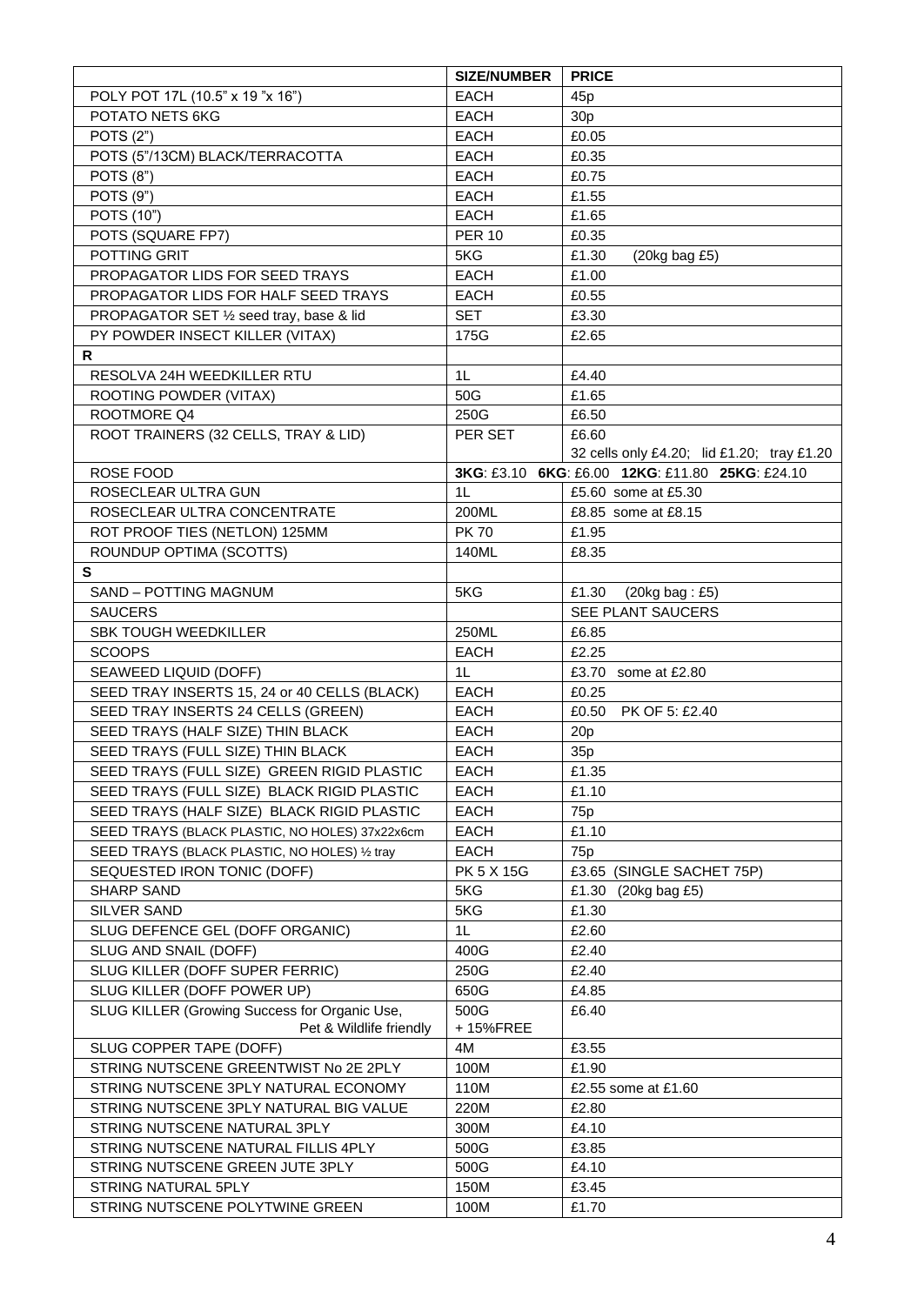|                                             | SIZE/NUMBER                  | <b>PRICE</b>                              |  |  |  |  |
|---------------------------------------------|------------------------------|-------------------------------------------|--|--|--|--|
| SULPHATE OF AMMONIA                         | 3KG: £2.05 6KG: £4.00        | 12KG: £7.85 25KG: £16.05                  |  |  |  |  |
| <b>SULPHATE OF IRON</b>                     | <b>3KG: £3.50 6KG: £6.90</b> | 12KG: £13.60 25KG: £27.75                 |  |  |  |  |
| SULPHATE OF POTASH                          | 3KG                          | £5.25                                     |  |  |  |  |
| SUNFLOWER SEEDS                             | KG                           | As priced                                 |  |  |  |  |
| <b>SUNFLOWER HEARTS</b>                     | KG                           | As priced                                 |  |  |  |  |
| <b>SUPERPHOSPHATE</b>                       | 3KG                          | £3.00                                     |  |  |  |  |
| SWELLGEL GRANULES                           | 100G                         | £1.80                                     |  |  |  |  |
| т                                           |                              |                                           |  |  |  |  |
| <b>TIES - PLASTIC</b>                       | <b>PK 20</b>                 | 7": £0.70 9" £1.00                        |  |  |  |  |
| TIES - FLEXIBLE BROWN 3MM PLASTIC TUBE      | PER M                        | 10 <sub>p</sub>                           |  |  |  |  |
| TOMATO FEED (DOFF)                          | 500ML: £1.55                 | 1L: £3.40                                 |  |  |  |  |
| TOMORITE TOMATO FERTILIZER                  |                              | 1L: £4.30 some at £3.95 2.5L: £8.65       |  |  |  |  |
| <b>TOOLS</b>                                |                              | VARIOUS TYPES AND PRICES FROM ABOUT £3.00 |  |  |  |  |
| TUB TRUG - HEAVY DUTY BLACK                 | 38L                          | £7.70                                     |  |  |  |  |
| TWISTITS 6" (green plastic)                 | PK 100 (approx)              | £0.70                                     |  |  |  |  |
| U                                           |                              |                                           |  |  |  |  |
| ULTIMATE BUG KILLER (PROVANTO) SPRAY        | 1 <sub>L</sub>               | £4.85                                     |  |  |  |  |
| ULTIMATE BUG KILLER (PROVANTO) CONCENTRATE  | 30ML                         | £7.10                                     |  |  |  |  |
| UNIVERSAL BUG SPRAY (DOFF)                  | 1 <sub>L</sub>               | £3.50                                     |  |  |  |  |
| UNIVERSAL SWIVEL HOOK (FOR HANGING BASKETS) | <b>EACH</b>                  | 65 <sub>p</sub>                           |  |  |  |  |
| $\mathsf{V}$                                |                              |                                           |  |  |  |  |
| <b>VERMICULITE (FINE &amp; MEDIUM)</b>      | 5L: £1.45                    | 100L: £29                                 |  |  |  |  |
| VINE WEEVIL KILLER (PROVADO)                | 500ML                        | £6.70                                     |  |  |  |  |
| VINE WEEVIL KILLER (BUG CLEAR ULTRA)        | 480ML                        | £6.40                                     |  |  |  |  |
| W                                           |                              |                                           |  |  |  |  |
| <b>WATERING CANS - FOR HOUSEPLANTS</b>      | 1 <sub>L</sub>               | £3.10                                     |  |  |  |  |
| <b>WATERING CANS - MEDIUM</b>               | 5L                           | £4.75                                     |  |  |  |  |
| <b>WATERING CANS - LARGE</b>                | 10L                          | £6.70                                     |  |  |  |  |
| <b>WATERING JUG - GREY</b>                  | 1.5L                         | £2.15                                     |  |  |  |  |
| WATERING CAN ROSE (WARDS MEDIUM SPRAY)      | <b>EACH</b>                  | £2.70                                     |  |  |  |  |
| WEEDKILLER (DOFF ADVANCED) RTU              | 1 <sub>L</sub>               | £3.00                                     |  |  |  |  |
| WEEDKILLER (DOFF 24/7 SUPERFAST) RTU        | 1 <sub>L</sub>               | £3.20                                     |  |  |  |  |
| WEEDKILLER (BAYER SUPER GLYPHOSATE)         | <b>SACHET</b>                | £1.25                                     |  |  |  |  |
| WEEDOL FOR LAWNS (VERDONE) CONCENTRATE      | 250ML                        | £5.25                                     |  |  |  |  |
| WEEDOL FOR LAWNS RTU GUN                    | 800ML                        | £4.75                                     |  |  |  |  |
| WEEDOL GUN ROOTKILL PLUS                    | 1 <sub>L</sub>               | £4.10                                     |  |  |  |  |
| WEEDOL PATHCLEAR RTU                        | 1 <sub>L</sub>               | £4.80                                     |  |  |  |  |
| WEEDOL ROOTKILL PLUS                        | PER TUBE                     | £1.55                                     |  |  |  |  |
| WINTER TREE WASH (VITAX)                    | 500ML                        | £9.35                                     |  |  |  |  |
| WIRE RINGS COVERED 1"                       | <b>PK 50</b>                 | £0.95                                     |  |  |  |  |
| WIRE PLASTIC COATED 2MM                     | 30M ROLL                     | £4.80                                     |  |  |  |  |
| WIRE TYING WITH CUTTER (DRAPER)             | 50M REEL                     | £2.30                                     |  |  |  |  |
| WOODLAND MULCH                              | <b>BAG</b>                   | £3.70                                     |  |  |  |  |
| Y                                           |                              |                                           |  |  |  |  |
| YELLOW SULPHUR                              | 225G                         | £3.05                                     |  |  |  |  |
| YELLOW CARD INSECT TRAPS (EASISTICK)        | <b>EACH</b>                  | 50 <sub>p</sub>                           |  |  |  |  |

GRASS SEED: Sowing rate 1-1.5 oz/sq yd 500g covers 12 to 18 sq yds **LAWN WEED FEED & MOSSKILLER Apply 35g/m²** 3kg treats 85 sq m **AUTUMN/WINTER LAWN FEED Apply 2oz/sq yd or 70g/m² SPREAD RATES FACTS AND FIGURES:** At 2 oz/sq yd 3 kg treats 53 sq yds 6 kg treats 106 sq yds

3 kg treats 53 sq yds 6 kg treats 106 sq yds<br>12 kg treats 212 sq yds 25 kg treats 440 sq yds

Filename: pricelist2022.doc/ JAN22